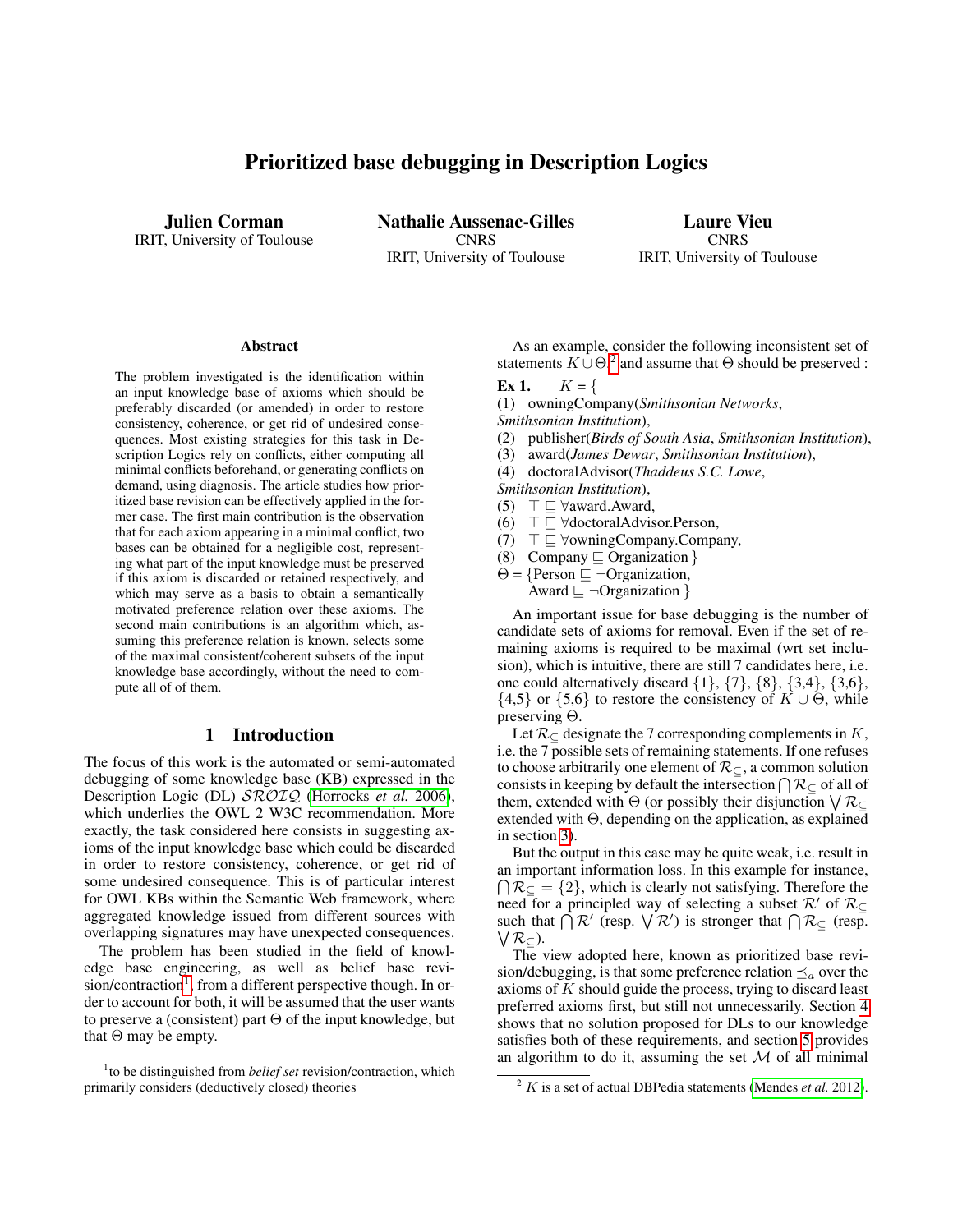conflicts within  $K \cup \Theta$  is known, as well as  $\preceq_a$ . Section [6](#page-5-0) then proposes a generic approach to obtain a semantically motivated preference relation  $\preceq_a$  over K, and section [7](#page-6-0) discusses possible applications of this strategy. Before that, section [2](#page-1-1) introduces some notation, whereas section [3](#page-1-0) characterizes the problem, borrowing notions to the fields of KB debugging and belief base revision. Proofs are omitted due to the lack of place, but are all available online at the following url : [http://www.irit.fr/˜Julien.Corman/](http://www.irit.fr/~Julien.Corman/index_en.php) [index\\_en.php](http://www.irit.fr/~Julien.Corman/index_en.php).

## 2 Notation and conventions

### <span id="page-1-1"></span>2.1 Ordering

If  $\preceq$  is a total preorder (transitive, reflexive, but not necessarily antisymmetric) over some finite set  $\Delta$ , then :

- $\sim$  is the equivalence relation over  $\Delta$  induced by  $\preceq$ .
- $\Delta/\sim$  denotes the quotient set of  $\Delta$  by  $\sim$ .
- $\Delta^{\preceq} = (\Delta_1^{\preceq}, ..., \Delta_n^{\preceq})$  is the list of ordered elements of  $\Delta/\sim$ , such that  $1 \leq i < j \leq n$  iff  $\forall \phi \in \Delta_i^{\preceq}, \forall \phi' \in$  $\Delta_j^{\preceq}:\phi\not\preceq\phi'.$

If  $\preceq$  is a (total or partial) preorder over  $\triangle$ , then :

- min  $\lt \Delta$  (resp. max $\lt \Delta$ ) is the set of minimal (resp. maximal) elements of  $\Delta$  wrt  $\preceq$ .
- $\phi_1 \prec \phi_2$  stands for  $\phi_1 \preceq \phi_2$  and  $\phi_2 \not\preceq \phi_1$ .

## 2.2 Decription logics

The reader is assumed familiar with the syntax and standard model-theoretic semantics of Description Logics [\(Baader](#page-7-2) *et al.* [2003\)](#page-7-2).  $\mathcal{L}$  will designate the DL at hand, and a DL KB is simply a finite set of DL formulas, called *axioms*.

Logical inconsistency is understood in the usual way, i.e. a set  $\Gamma$  of formulas is inconsistent (noted  $\Gamma \vdash \bot$ ) iff it has no model. A slightly different notion used in the DL community is logical *incoherence*. A set Γ of formulas is said to be incoherent iff there is an atomic concept (like "Person" or "Organization") in its signature such that the interpretation of this concept is empty in every model of Γ.

# <span id="page-1-0"></span>3 Knowledge base debugging/belief base revision

The problem of discarding axioms of  $K$  in order to restore the consistency/coherence of  $K \cup \Theta$  (or get rid of undesired consequences of it) has been studied both in the fields of belief base revision/contraction and KB debugging (usually with  $\Theta = \emptyset$  in the latter case). In order to avoid possible confusions, belief base revision/contraction should be distinguished from belief set revision/contraction, whose most influential framework (the AGM framework) focuses on (deductively closed) theories, abstracting from the syntax. On the contrary, belief base revision/contraction requires the output to be a syntactic subset of  $K \cup \Theta$ , adapting several notions from the belief set revision/contraction literature, but with sometimes very different implications.

This syntactic requirement may be viewed as too constraining, because it results in weaker theories than what could be obtained by considering belief sets. But it is nonetheless required in many practical debugging applications where traceability matters, i.e where identifying faulty axioms is relevant from an engineering point of view, for instance in an OWL KB when axioms have been obtained from different sources. This article exclusively focuses on base revision/debugging, therefore most works in the field of belief set revision for DLs, like [\(Flouris 2006;](#page-7-3) [Qi and Du 2009;](#page-7-4) [Wang](#page-7-5) *et al.* 2010; [Ribeiro 2013\)](#page-7-6) fall out of its scope, and will not be reviewed.

A comprehensive series of base revision and contraction operators applicable to Description Logics have been defined in [\(Ribeiro and Wassermann 2009\)](#page-7-7), and part of the terminology used in this article is borrowed from that work. Precisely, the operations of interest here are named partial meet and kernel base revision without negation (with weak or full success) in [\(Ribeiro and Wassermann 2009\)](#page-7-7). Due to the lack of place though, a simplified notation will be used, and some limit and/or trivial cases will not be explicitly addressed, in order to focus on the practical problem at hand. In particular, the set of statements  $\Theta$  to be preserved is supposed to be consistent.

For the sake of readability still, an important reduction of scope is also made. The need for weakening  $K$  may appear when  $K \cup \Theta$  is inconsistent, incoherent, or has undesired consequences. Some authors (Qi *et al.* [2006;](#page-7-8) Qi *et al.* [2008\)](#page-7-9) actually distinguish revision wrt inconsistency from revision wrt to incoherence, proposing specific algorithms for each task. These distinctions will be ignored here, and the focus put by default on inconsistency, unless explicitly mentioned. But all propositions made in this article can be adapted to the cases of incoherence and undesired consequences, provided minor modifications. It is also assumed that  $K \cup \Theta$  is actually inconsistent, otherwise the output of the process is trivially  $K \cup Θ.$ 

## <span id="page-1-3"></span>3.1 Remainders and selection function

An important notion for base revision/debugging is that of a (base) *remainder*, which is intuitively an admissible subset of  $K \cup \Theta$  maximal wrt set inclusion. Because the focus is on inconsistency here, let  $R$  designate all subsets of  $K$ consistent with  $\Theta$ , i.e. :

Definition 3.1.  $\mathcal{R} = \{ R \subseteq K \mid R \cup \Theta \not\vdash \bot \}$ 

Then the *remainder set*  $\mathcal{R}_{\subset}$  is defined by :<sup>[3](#page-1-2)</sup>

**Definition 3.2.**  $\mathcal{R}_{\subseteq} = \{ R \in \mathcal{R} \mid \forall \phi \in (K \setminus R) :$  $R \cup \{\phi\} \notin \mathcal{R}\}$ 

A remainder is any  $R \in \mathcal{R}_{\subseteq}$ . A strong intuition here is that if  $R \in \mathcal{R}_{\subset}$ , then  $R \cup \Theta$  is a candidate output, and discarding any additional axiom can be viewed as an unnecessary information loss, unless there are several elements in  $\mathcal{R}_{\subset}$ , and no indication as to which one should be preferred. In this last case, according to the *fairness* principle, the output of the process may be either the in-

<span id="page-1-2"></span> ${}^{3}\mathcal{R}_{\subset}$  is actually defined for  $K$ ,  $\Theta$  and  $\perp$ . But given the lack of ambiguity here, it will only be noted  $\mathcal{R}_{\subseteq}$ , without explicit references to  $K$  and  $\Theta$ .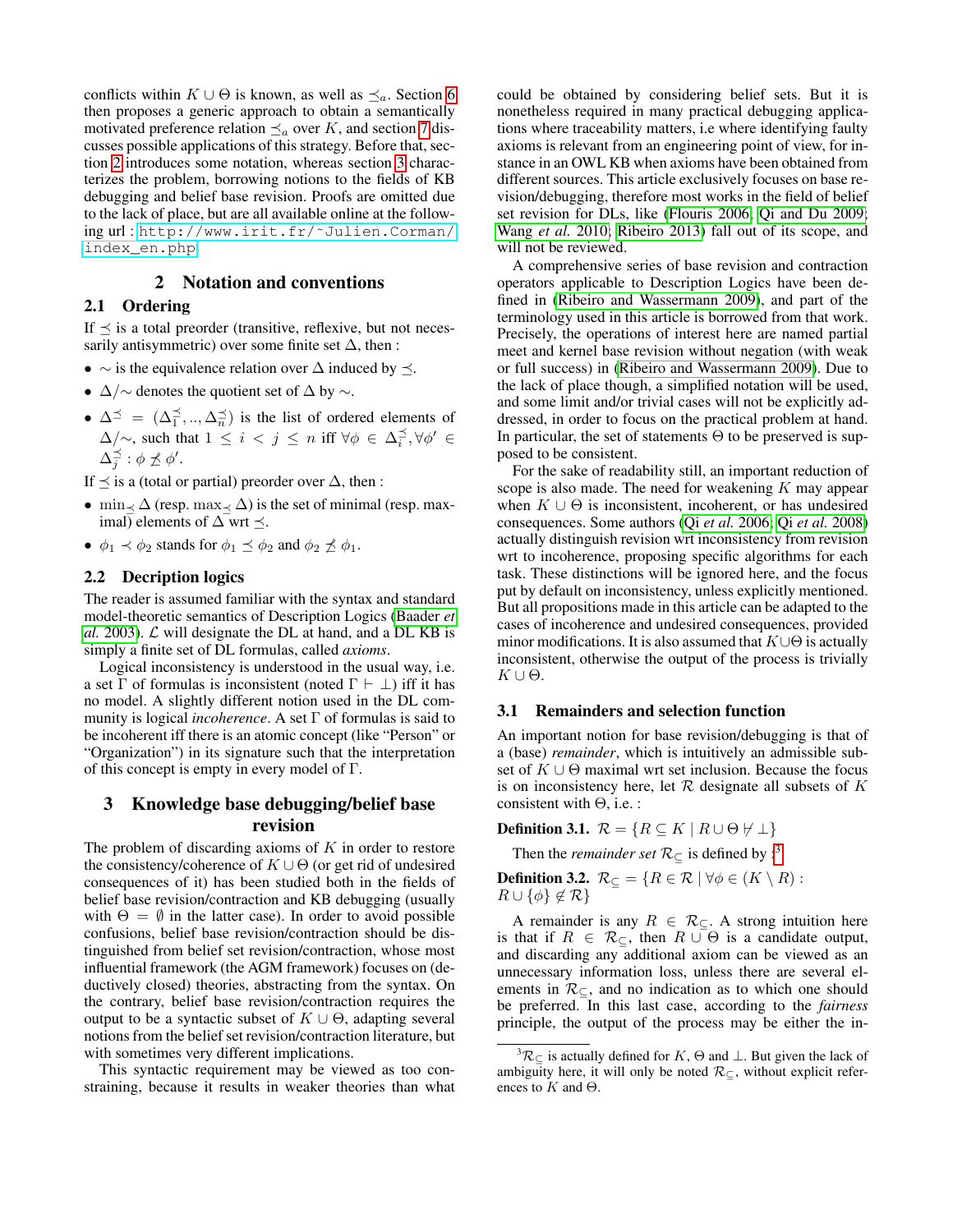tersection  $\bigcap (\mathcal{R}_{\subseteq}) \cup \Theta$ ,<sup>[4](#page-2-0)</sup> or, depending on the engineering constraints, the disjunction  $\forall (R \cup \Theta)$  [\(Meyer](#page-7-10) *et al.*)  $R\in\mathcal{R}_\subset$ [2005\)](#page-7-10). This last construction is not natively representable in

DLs, but can be simulated as a multibase, by requiring that  $\text{Cn}(\forall)$  $R\in\mathcal{R}_\subseteq$  $(R\cup\Theta)) = \bigcap$  $R\in\mathcal{R}_\subseteq$  $\operatorname{Cn}(R \cup \Theta).$ 

Additionally, in order to give up less information, it may be desirable to select some remainders only (or equivalently some elements of  $\mathcal{R}_{\subseteq}$ ), and yield as an output the intersection (or disjunction) of these selected remainders, or even submit them to the user if their number is small enough.

The notion of a *selection function*, once again adapted from the belief set revision literature, formalizes this idea. In the specific case of an inconsistent  $K \cup \Theta$  considered here, a selection function must select a nonempty subset of the remainder set.<sup>[5](#page-2-1)</sup> Aside from its intuitive appeal, a good argument for the notion of remainder in the context of base revision is the representation theorem given by [\(Ribeiro](#page-7-7) [and Wassermann 2009\)](#page-7-7). It states that for any selection of a nonempty subset of the remainder set, the operation that takes K and  $\Theta$  as an input and yields the intersection of these selected remainders extended with Θ satisfies a set of very intuitive rationality postulates for base revision (namely inclusion, weak consistency, strong success, pre-expansion and relevance), and conversely.

### <span id="page-2-3"></span>3.2 Prioritized base revision/debugging

Prioritized base revision formalizes the simple idea that all axioms within  $K$  are not equal, or in other words, that some preference relation  $\preceq_a$  (total preorder, i.e. intuitively a ranking) over the axioms of  $K$  is available, such that all other things being equal, if  $\phi_1 \prec \phi_2$ , then  $\phi_1$  should be preferably discarded when trying to restore the consistency of  $K \cup \Theta$ . The way  $\preceq_a$  may be obtained is discussed in sections [6](#page-5-0) and [7.](#page-6-0)

Assuming  $\preceq_a$  is known, prioritized base revision has been characterized by [\(Nebel 1992\)](#page-7-11) with a total order  $\preceq_r$  over  $\mathcal{R}$ , defined by  $R \prec_r R'$  iff there is  $1 \leq i \leq n$  such that :

$$
R_i^{\preceq_a} \subset R_i'^{\preceq_a} \text{ and } \forall j_{1 \leq j < i} : R_j^{\preceq_a} = R_j'^{\preceq_a}.
$$

The following observation (proven in section ??) states that any subbase obtained by performing prioritized revision is actually a remainder, i.e.:

# <span id="page-2-2"></span>**Proposition 3.1.**  $\mathcal{R}_{\preceq_r} \subseteq \mathcal{R}_{\subseteq}$

In other words, each  $R \in \mathcal{R}_{\preceq_r}$  is a base remainder for An immediate consequence of proposition [3.1](#page-2-2) is that no axiom of  $K \setminus \bigcup V$  needs to be discarded, and therefore it is sufficient for the preference relation  $\preceq_a$  introduced in section [3.2](#page-2-3) to be defined over  $\bigcup \mathcal{J}$  (or equivalently, for some authors, over  $K \cup \Theta$ , but with  $\max_{\preceq_a} (K \cup \Theta) = (K \cup \Theta) \setminus \bigcup \mathcal{J}$ .

### <span id="page-2-5"></span>3.3 Conflicts

To our knowledge, most practical attempts in DLs to compute the remainder set, or simply part of it, are based on socalled *justifications*, also known as MIPS or minimal conflicts, depending on the authors, and on whether  $K \cup \Theta$  is inconsistent, incoherent, or has undesired consequences.<sup>[6](#page-2-4)</sup> A justification will be defined here as an inconsistent subset of  $K \cup \Theta$  which is minimal wrt set inclusion. The set M of all such justifications is sometimes called the *kernel* for K ∪ Θ and  $\perp$  [\(Ribeiro and Wassermann 2009\)](#page-7-7), defined by :

**Definition 3.3.**  $\mathcal{M} = \{M \subseteq (K \cup \Theta) \mid M \vdash \bot \text{ and} \}$  $\forall M' \subset M : M' \not\vdash \bot$ 

Then the family  $\mathcal J$  will designate these justifications reduced to their respective intersections with  $K$ , and which are minimal wrt set inclusion, i.e. :

**Definition 3.4.** 
$$
\mathcal{J} = \min_{\subseteq} \{ M \cap K \mid M \in \mathcal{M} \}
$$

As an illustration, in example [1,](#page-0-2)  $\mathcal{J} = \{\{1, 7, 8, 3, 5\}, \{1, 7, 8, 4, 6\}\}.$ 

Computing  $\mathcal J$  and  $\mathcal R_{\subseteq}$  can be viewed as two sides of the same problem. Intuitively, discarding one axiom from each  $J \in \mathcal{J}$  is necessary and sufficient to obtain a subset of K consistent with  $\Theta$ . Additionally, one would like the set of discarded axioms to be minimal wrt set inclusion among those satisfying this property. More formally, let hs :  $2^{2^{\mathcal{L}}} \mapsto 2^{2^{\mathcal{L}}}$  be the function which returns all *hitting sets* for an input family of sets, i.e. :

#### Definition 3.5. *hitting sets*

 $\text{hs}(\mathcal{X}) = \{ \Delta \subseteq \bigcup \mathcal{X} \mid \forall X \in \mathcal{X} : X \cap \Delta \neq \emptyset \}$ 

A hitting set for  $\mathcal J$  (i.e. an element of hs $(\mathcal J)$ ) will be called an *incision*, and a *minimal incision* iff it is minimal wrt set inclusion among all incisions. Then the following theorem, adapted (among others) from (Qi *et al.* [2008\)](#page-7-9), defines  $\mathcal{R}_{\subseteq}$  wrt  $\mathcal{J}$ , by stating that each element of  $\mathcal{R}_{\subseteq}$  is the complement in  $K$  of a minimal incision, and conversely.

**Theorem 3.1.**  $R \in \mathcal{R}_{\subset}$  iff there is a  $D \in \min_{\subset} (\text{hs}(\mathcal{J}))$ such that  $R = K \setminus D$ 

For instance, in example [1,](#page-0-2)  $D = \{3, 4\} \in \min_{\subset} (\text{hs}(\mathcal{J}))$ , so  $R = \{1, 2, 5, 6, 7\} \in \mathcal{R}_{\subset}$ . An immediate consequence is that no axiom of  $K \setminus \bigcup \overline{J}$  needs to be discarded, and therefore it is sufficient for the preference relation  $\preceq_a$  intro-duced in section [3.2](#page-2-3) to be defined over  $\bigcup \mathcal{J}$  (or equivalently, for some authors, over  $K \cup \Theta$ , but with  $\max_{\preceq_a} (K \cup \Theta) =$  $(K \cup \Theta) \setminus \bigcup \mathcal{J}.$ 

An equivalent way of viewing this correspondence between  $\mathcal J$  and  $\mathcal R_{\subset}$  consists in representing  $\mathcal J$  as a boolean formula  $\tau_{\mathcal{J}}$ , expressing the fact that at least one formula in each  $J \in \mathcal{J}$  must be selected for removal. For instance, if  $\mathcal{J} = \{\{\phi_1, \phi_2\}, \{\phi_1, \phi_3\}\}, \tau_{\mathcal{J}} = (\phi_1 \vee \phi_2) \wedge (\phi_1 \vee \phi_3).$ Then the minimal incisions are exactly the prime implicants of  $\tau_{\mathcal{J}}$ . The converse holds as well, i.e. if  $\mathcal{D}$  is the family of all minimal incisions, and if  $\rho_{\mathcal{D}} = \bigvee$ D∈D  $(\bigwedge D)$ , then  $\mathcal J$  is the

set of all prime implicates of  $\rho_{\mathcal{D}}$ .

<span id="page-2-0"></span><sup>4</sup>This operation should be distinguished from the *full meet contraction* operation used in the AGM framework, which is the intersection of all maximal subsets of  $\text{Cn}(\mathcal{R}_{\subset})$  consitent with  $\Theta$ . In particular, it is not the case in general that  $\overline{\text{Cn}}(\bigcap (\mathcal{R}_{\subseteq}) \cup \Theta) = \text{Cn}(\Theta)$ .

<span id="page-2-1"></span> $<sup>5</sup>$  Two additional requirements are made when considering (de-</sup> ductively closed) belief sets, namely that  $\gamma$  selects strictly more than one and less than all remainders, but this is generally not relevant for bases.

<span id="page-2-4"></span><sup>&</sup>lt;sup>6</sup>Once again, for the sake of readability, only the case of inconsistency is considered here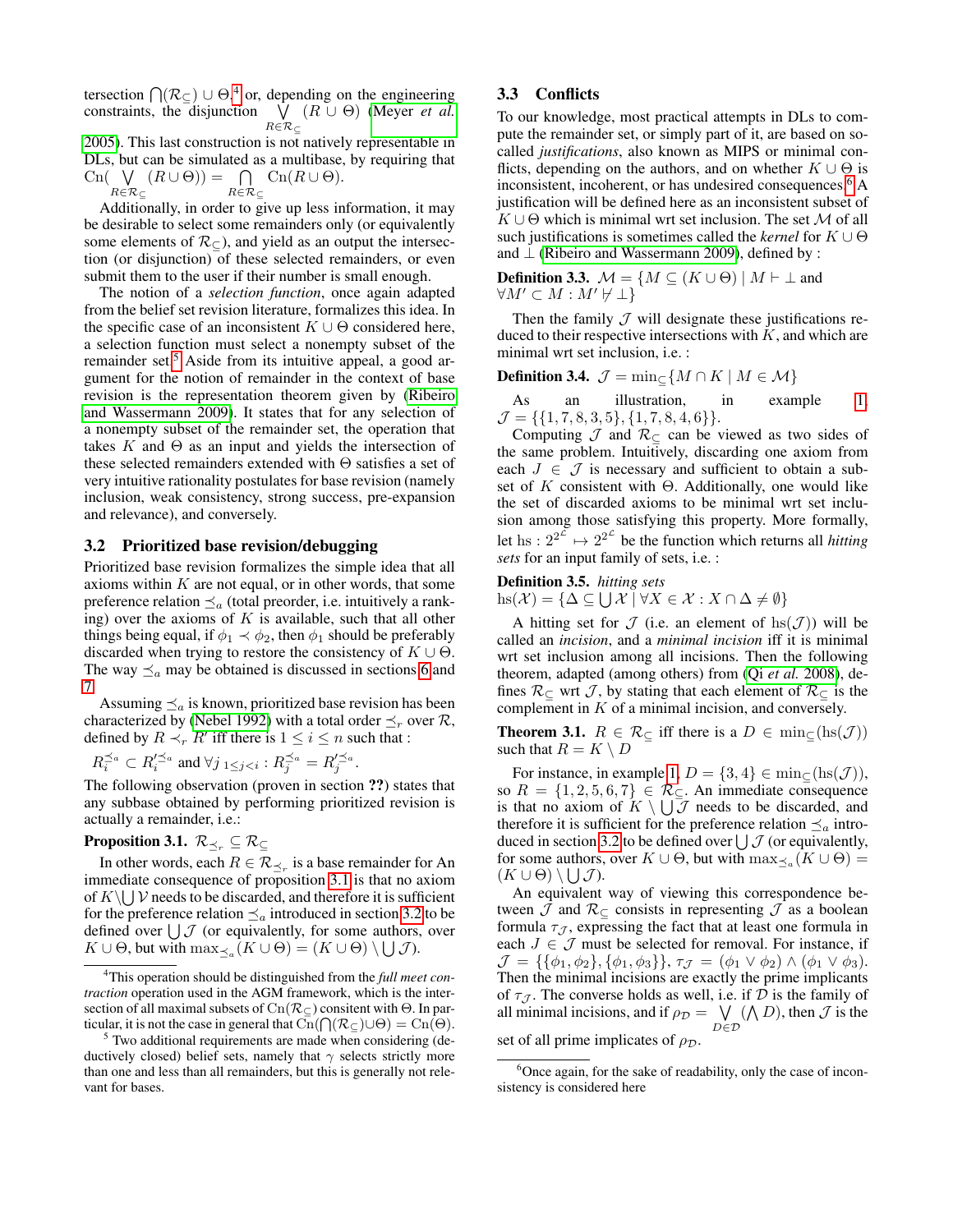So in theory, any of  $|\mathcal{J}|$  and  $|\mathcal{R}_{\subset}|$  could be at most exponential in the size of each other (but it can be shown that if  $n = |\bigcup \mathcal{J}|$ , both are bounded by  $\binom{n}{\lceil \frac{n}{2} \rceil}$ ).

Most attempts in DLs to obtain (part of) the remainder set rely on justifications, either by computing the whole kernel beforehand (Qi *[et al.](#page-7-9)* 2008; Cóbe *et al.* 2013), or by generating conflicts on demand, using Reiter's hitting set algorithm [\(Schlobach 2005;](#page-7-13) [Friedrich and Shchekotykhin 2005;](#page-7-14) [Kalyanpur](#page-7-15) *et al.* 2006). It should be noted that in the latter case, conflicts do not need to be minimal, but both [\(Schlobach 2005\)](#page-7-13) and [\(Friedrich and Shchekotykhin 2005\)](#page-7-14) observed that the computation of minimal conflicts (i.e. justifications), or at least small conflicts, was indeed a more efficient strategy.

A relatively optimistic assumption will be made here, which is also made by several authors (Qi *[et al.](#page-7-9)* 2008; [Ribeiro and Wassermann 2008;](#page-7-16) Cóbe et al. 2013), namely that the kernel M (and therefore  $\mathcal J$  as well) for K and  $\Theta$ can actually be computed in a realistic amount of time, for instance using a saturated tableau, like in [\(Schlobach and](#page-7-17) [Cornet 2003\)](#page-7-17).

But as explained above, obtaining the whole remainder set  $\mathcal{R}_{\subset}$  out of  $\mathcal J$  remains intractable. So two problems will be discussed in sections [5](#page-4-0) and [6,](#page-5-0) assuming that  $J$  is known for K and  $\Theta$ , but not necessarily  $\mathcal{R}_{\subset}$ : how to compute  $\mathcal{R}_{\preceq_r}$ given a preference relation  $\preceq_a$  over  $\bigcup \mathcal{J}$ , and how to obtain such a preference relation on a semantically grounded basis. But before that, the following section reviews different solutions proposed in the literature in order to deal with the automated selection of axioms of K to be discarded.

## 4 State of the art

<span id="page-3-0"></span>A first straightforward strategy to select a subset of  $\mathcal{R}_{\subset}$  consists in selecting only the set  $\mathcal{R}_{\leq}$  of elements of  $\mathcal R$  with maximal cardinality. Obviously,  $\mathcal{R}_{\leq} \subseteq \mathcal{R}_{\subseteq}$ , so for each  $R \in \mathcal{R}_{\leq}$ ,  $R \cup \Theta$  is indeed a remainder. For DLs, the computation of (some elements of)  $\mathcal{R}_\leq$  has been investigated by [\(Friedrich and Shchekotykhin 2005\)](#page-7-14) in the case neither  $J$ nor  $\mathcal{R}_{\subset}$  is known, using Reiter's hitting set algorithm, and by (Qi *et al.* [2008\)](#page-7-9) in the case  $J$  only is known. But the rationale behind this selection function remains questionable, especially for relatively large datasets : for instance, if  $|K| > 1000$ , one may arguably wonder why discarding 12 axioms instead of 13 (or even 20) is necessarily preferable. For some real datasets too, [\(Corman](#page-7-18) *et al.* 2015b) observed that this heuristic often failed to discard the expected axioms, or was biased towards the removal of TBox axioms rather than ABox axioms. This is illustrated by example [1,](#page-0-2) where the best element of  $\mathcal{R}_{\subset}$  is intuitively  $K \setminus \{3, 4\}$ , but it is not retained in  $\mathcal{R}_{\leq}$ , because there are 4 subbases in  $R_{\subseteq}$ with strictly higher cardinality (or equivalently, 4 disagnoses in  $D$  with strictly lower cardinality).

As an alternative, the notion of *core* has been proposed in [\(Schlobach and Cornet 2003\)](#page-7-17). They define a core of arity  $n$  as as set of axioms which appear in  $n$  elements of  $V$ , the intuition being that an axiom appearing in a core of large arity is more likely to be faulty. Both (Qi *[et al.](#page-7-9)* [2008\)](#page-7-9) and (Cóbe *et al.* 2013) implemented this strategy in

the case the whole kernel is already known, by iteratively discarding axioms which appear in the largest number of elements of  $J$  not hit thus far, until consistency is reached. For instance, if  $V = \{ \{\phi_1, \phi_2\}, \{\phi_1, \phi_3\}, \{\phi_4, \phi_5\} \},\$ then  $\phi_1$  will be discarded first, because it appears in 2 elements of  $V$ , against only 1 for each other axiom of  $\bigcup \mathcal{V}$ . Adopting this constraint, the set of minimal incisions in this example would be  $\{\{\phi_1, \phi_4\}, \{\phi_1, \phi_5\}\}\.$  This approach has been criticized by [\(Friedrich and Shchekotykhin](#page-7-14) [2005\)](#page-7-14), who showed that an incision  $D$  obtained this way is not guaranteed to be minimal wrt cardinality among all incisions, or in other words, that  $K \setminus D \notin \mathcal{R}_{\leq}$ . This should not be a surprise, as this strategy is actually the well-studied greedy algorithm to the (cardinality) minimal hitting set problem, and is known to be an (optimal) approximation. It should also be noted that  $K \setminus D$  is not guaranteed to be minimal wrt set inclusion either, as illustrated by this counterexample :  $\mathcal{J} = \{ \{\phi_1, \phi_2, \phi_3\},\}$  $\{\phi_1, \phi_4, \phi_5\}, \{\phi_1, \phi_6, \phi_7\}, \{\phi_2, \phi_4\}, \{\phi_3, \phi_6\}, \{\phi_5, \phi_7\}\}.$ No element of  $\mathcal J$  is a subset of another, so this is a possible configuration. As  $\phi_1$  appears in 3 elements of  $\mathcal{J}$ , its removal will be prioritized, and  $D = \{\phi_1, \phi_3, \phi_4, \phi_7\}$ is one of the resulting incisions. But  $D \setminus \{\phi_1\}$  is itself an incision, so  $D$  is not a minimal incision, or in other words  $D \notin \min_{\subset} (\text{hs}(\mathcal{J}))$ , and therefore  $(K \setminus D) \notin \mathcal{R}_{\subset}$ , i.e.  $(K \setminus D) \cup \Theta$  could be extended with  $\phi_1$  without compromising consistency. So an additional (polynomial) verification is required, in order to identify the subset(s) of D which are indeed minimal incisions. But whether these minimal incisions are good candidates for removal (or equivalently, whether their respective complements in  $K$  should be among the selected remainders) is an open question.

(Qi *[et al.](#page-7-9)* 2008) also investigated the usage of the kernel in order to perform prioritized base revision, which is the objective pursued in this article. Given a preference relation  $\preceq_a$  over  $\bigcup \mathcal{J}$ , they propose to compute all minimal incisions over the elements of  $J$  reduced to their lowerranked axioms wrt  $\preceq_a$ . In other words, if  $X_1^{\preceq_a}$  is the equivalence class of lower ranked axioms of X wrt  $\preceq_a$ , and if  $\mathcal{D} = \min_{\subseteq} \text{hs}(\lbrace J_1^{\preceq a} \mid J \in \mathcal{J} \rbrace)$ , then the procedure selects  $\mathcal{R}_m \subseteq R$ , defined by  $\mathcal{R}_m = \{K \setminus D \mid D \in \mathcal{D}\}.$ Each  $R \in \mathcal{R}_m$  is indeed consistent, because all elements of  $J$  are hit, and within each  $J$ , the removal of axioms with lowest preference has also been prioritized. But once again,  $\mathcal{R}_m \subseteq \mathcal{R}_{\subset}$  doesn't hold in general, as illustrated by the following example :  $\mathcal{J} = \{J, J'\}$ , with  $J = \{\phi_1, \phi_2\}$ ,  $J' = {\phi_2, \phi_3}$ , and  $\phi_1 \prec_a \phi_2 \prec_a \phi_3$ . Then  $J_1^{\preceq_a}$  $\{\phi_1\}$  and  $J_1^{\prime \preceq a} = \{\phi_2\}$ , so the only possible incision is  $D = \min_{\xi} \ln\left(\{J_1^{\leq a}, J_1'^{\leq a}\}\right) = \{\phi_1, \phi_2\}$ , and therefore  $\mathcal{R}_m = {\{\phi_3\}}.$  But  ${\phi_1, \phi_3\} \cup \Theta \not\vdash \bot$ , so  $\phi_1$  has been unnecessarily discarded.

Alternatively, assuming  $J$  is known still, as well as a ranking  $\preceq_a$  over  $\bigcup \mathcal{J}$  (or a confidence score for each  $\phi \in$  $\bigcup J$ ), [\(Kalyanpur](#page-7-15) *et al.* 2006) proposed to compute all minimal incisions which maximize the sum of the rankings of axioms to be discarded (or which minimize the sum of their scores). Because the incisions are minimal (wrt set inclu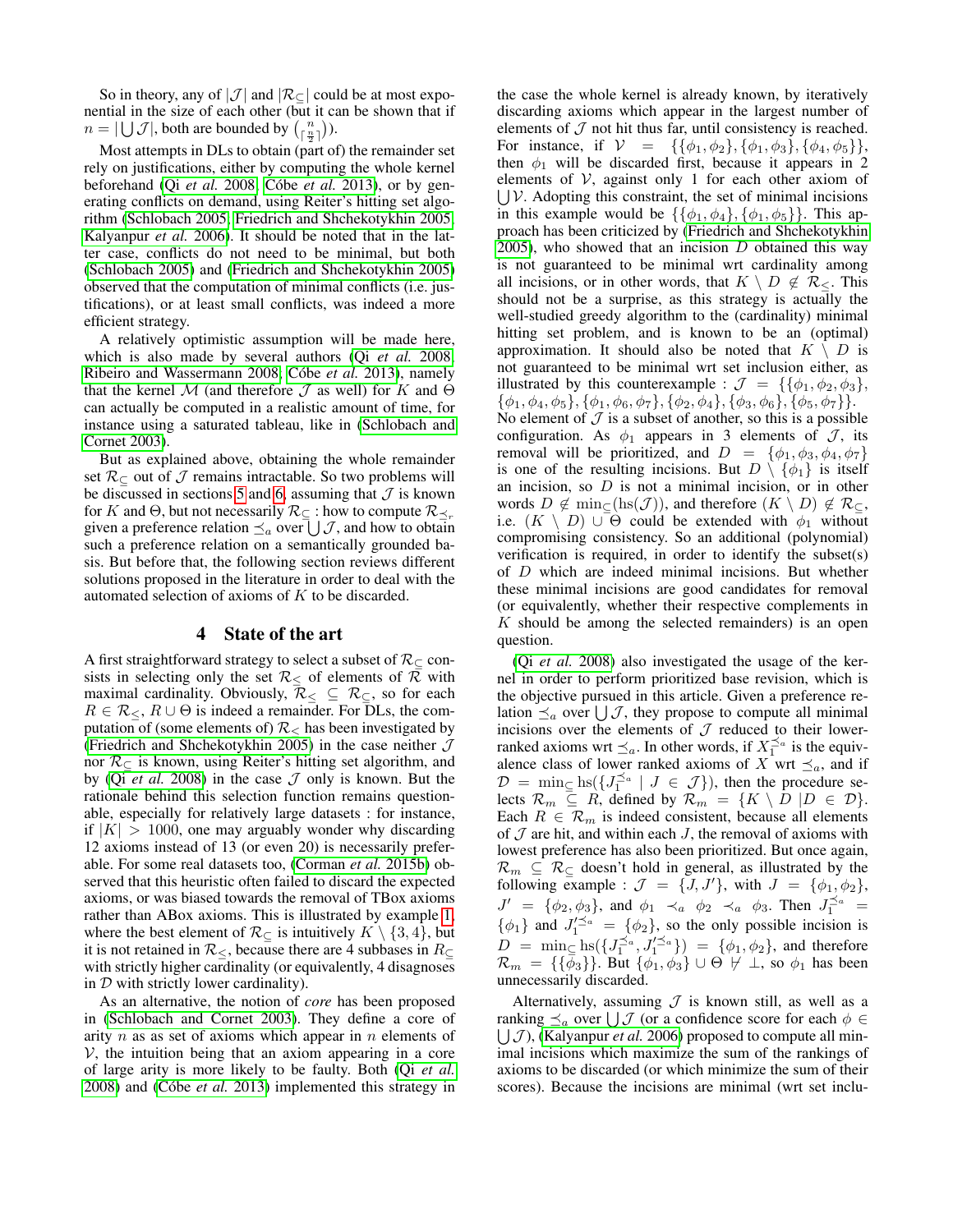sion), the output is this time an actual selection of remainders. But it is easy to show that this procedure does not comply in general to prioritized revision as defined in [3.2.](#page-2-3)

Another proposal is the so-called *lexicographic approach* [\(Benferhat](#page-7-19) *et al.* 1993), whose corresponding disjunctive KB can be computed with the *disjunctive maxi adjustment* procedure [\(Benferhat](#page-7-20) *et al.* 2004) (in the context of propositional logic). If  $\preceq_a$  is a preference relation over  $K \cup \Theta$  (with  $\max_{\leq_a} (K \cup \Theta) = (K \cup \Theta) \setminus \bigcup \mathcal{J}$ , the procedure yields the set  $\mathcal{R}_{\preceq q} = \max_{\preceq q} \mathcal{R}$  of candidate subbases,<sup>[7](#page-4-1)</sup> with  $\preceq_q$ a partial order over  $\overline{\mathcal{R}}$  defined by  $R \prec_q R'$  iff there is an  $i_{1 \leq i \leq n}$  such that :

$$
|R^{\preceq_a}_i| < |R'^{\preceq_a}_i| \text{ and } \forall j_{1 \leq j < i}: |R^{\preceq_a}_j| = |R'^{\preceq_a}_j|.
$$

In this case too, the output is (the disjunction of) a selection of remainders, or in other words :

## **Proposition 4.1.**  $\mathcal{R}_{\preceq q} \subseteq \mathcal{R}_{\subseteq}$

But this option is not completely satisfying either, because it is based on cardinality just like  $\mathcal{R}_\leq$  above (actually,  $\mathcal{R}_\leq$ is a specific case of  $\mathcal{R}_{\preceq q}$ , where  $\preceq_a$  defines only two equivalence classes, namely  $\bigcup \mathcal{J}$  and  $(K \cup \Theta) \setminus \bigcup \mathcal{J}$ ), therefore yielding the same criticism.

## <span id="page-4-0"></span>5 Algorithm for prioritized base revision

Given a preference relation  $\preceq_a$  over  $\bigcup \mathcal{J}$ , and assuming  $\mathcal J$ is known, but not necessarily  $\mathcal{R}_{\subset}$ , this section provides an algorithm to perform prioritized revision as defined in sec-tion [3,](#page-1-0) i.e. it yields the set  $\mathcal{R}_{\leq_r} \subseteq \mathcal{R}_{\subseteq}$ , without the need to compute the whole of  $\mathcal{R}_{\subset}$  (unless  $\mathcal{R}_{\prec_r} = \mathcal{R}_{\subset}$ ). The procedure itself is just an improvement over the computation of  $\mathcal{R}_{\subset}$  out of  $\mathcal{J}$ , taking advantage of  $\preceq_a$ . As explained in section [3.3,](#page-2-5) obtaining  $\mathcal{R}_{\subset}$  out of  $\mathcal J$  amounts to computing min $\subset$  hs( $\mathcal{J}$ ), i.e. all minimal incisions for  $\mathcal{J}$ , which is a well studied problem.<sup>[8](#page-4-2)</sup> It is therefore assumed that some procedure to solve this problem is available (prototypically a search tree), which for any finite family of finite sets  $\mathcal{X}$ returns min $\subset$  hs( $\mathcal{X}$ ).

Some definitions will be useful. Let hit :  $2^{2^{\mathcal{L}}}\times \mathcal{L}^2 \mapsto 2^{2^{\mathcal{L}}}$ be defined by :

**Definition 5.1.** hit $(X, Y) = \{X \in \mathcal{X} \mid X \cap Y \neq \emptyset\}$ 

If  $X \subseteq 2^{\mathcal{L}}$ , and  $\preceq_x$  is a total preorder over  $\bigcup \mathcal{X}$ , let  $(\bigcup \mathcal{X})^{\preceq_x} = ((\bigcup \mathcal{X})_1^{\preceq_x}, ..., (\bigcup \mathcal{X})_n^{\preceq_x}),$  and  $1 \leq i \leq n$ . Then the function pHit :  $2^{2^{\mathcal{L}}}\times \mathcal{L}^2 \times n \mapsto 2^{2^{\mathcal{L}}}$  is defined by :

**Definition 5.2.**  $\text{pHit}(\mathcal{X}, \preceq_x, i) = \{X \in \mathcal{X} \mid X \in$  $\mathrm{hit}(\mathcal{X},(\bigcup \mathcal{X})^{\preceq x}_i)$  and  $\forall 1 \leq j < i : X \notin \mathrm{hit}((\bigcup \mathcal{X})^{\preceq}_j)\}$ 

In particular, if  $((\bigcup \mathcal{J})^{\preceq_a} = ((\bigcup \mathcal{J})^{\preceq_a}_{1}, ..., (\bigcup \mathcal{J})^{\preceq_a}_{n}),$ then pHit $(\mathcal{J}, \preceq_a, i)$  returns the elements of  $\mathcal J$  which are hit by  $(\bigcup \mathcal{J})_i^{\preceq a}$ , but not by any lower-ranked equivalence class of  $(\bigcup \mathcal{J})^{\preceq_a}$ .

The following observation gives the rationale behind algorithm [1](#page-4-3) :

**Proposition 5.1.**  $R \in \mathcal{R}_{\preceq_r}$  iff  $R \subseteq K$  and  $K \setminus R = D$ , with  $\forall i_1 \leq i \leq n : D_i^{\preceq a} \in$  $\min_{\subseteq} \text{hs}(\text{pHit}(\mathcal{J}, \preceq_a, i) \setminus (\text{hit}(\mathcal{J}, \cup))$  $1 \leq j < i$  $D_j^{\preceq_a}$ ))))

In other words, starting with the equivalence class  $(\bigcup \mathcal{J})_n \preceq$  of highest ranked axioms of  $\bigcup \mathcal{J}$ , the axioms discarded from each equivalence class  $(\bigcup \mathcal{J})_i^{\preceq}$  must form a minimal hitting set for all elements of  $\mathcal J$  not hit thus far, and which cannot be hit by any strictly lower ranked axiom.

Let hitInt :  $2^{\mathcal{L}} \times 2^{2^{\mathcal{L}}} \mapsto 2^{2^{\mathcal{L}}}$  be the function which reduces the sets of an input family  $\mathcal X$  to their respective intersections with an input set  $\Delta$ , i.e. :

**Definition 5.3.** hitInt $(\Delta, \mathcal{X}) = \{X \cap \Delta \mid X \in \mathcal{X}\}\$ 

Then the following algorithm yields  $\mathcal{R}_{\preceq_r}$ :

Algorithm 1 Prioritized base revision with known kernel

<span id="page-4-3"></span>

|     | 1: $\mathcal{D} \leftarrow \{\emptyset\}$                                                                           |
|-----|---------------------------------------------------------------------------------------------------------------------|
|     | 2: for $i \leftarrow n$ to 1 do                                                                                     |
| 3:  | $\mathcal{D}' \leftarrow \{\emptyset\}$                                                                             |
|     | $PH \leftarrow \text{pHit}(\mathcal{J}, \preceq_a, i)$<br>4:                                                        |
|     | for all $D \in \mathcal{D}$ do<br>5:                                                                                |
| 6:  | $\mathcal{J}' \leftarrow \text{hitInt}((\bigcup \mathcal{J})^{\preceq_a}, PH \setminus \text{hit}(\mathcal{J}, D))$ |
| 7:  | for all $H \in \min_{\subset} \text{hs}(\mathcal{J}')$ do                                                           |
| 8:  | $\mathcal{D}' \leftarrow \mathcal{D}' \cup {\overline{D} \cup H}$                                                   |
| 9:  | end for                                                                                                             |
| 10: | end for                                                                                                             |
|     | 11: $\mathcal{D} \leftarrow \mathcal{D}'$                                                                           |
|     | $12:$ end for                                                                                                       |
|     | 13: $\mathcal{R}_{\prec_r} \leftarrow \emptyset$                                                                    |
|     | 14: for all $D \in \mathcal{D}$ do                                                                                  |
|     | 15: $\mathcal{R}_{\prec_r} \leftarrow \mathcal{R}_{\prec_r} \cup \{K \setminus D\}$                                 |
|     | $16:$ end for                                                                                                       |

The family  $D$  is the set of minimal incisions under construction, and the family  $\mathcal{D}'$  is just a temporary variable to avoid concurrent modification of  $D$ . The main loop (line 2) iterates over all equivalence classes defined by  $\preceq_a$ , starting with the best ranked equivalence class, i.e.  $(\dot{\bigcup} \mathcal{J})^{\preceq a}_{\overline{n}}$ . Line 4,  $PH$  is the set of all elements of  $J$  hit by the current equivalence class  $(\bigcup \mathcal{J})_i^{\preceq_a}$ , and not by any lower ranked equivalence class. Line 5 starts an iteration over all incisions under construction. For each of these incisions D, line 6,  $PH \setminus \text{hit}(\mathcal{J}, D)$  is the set of elements of  $\mathcal J$  hit by the current equivalence class, by no lower ranked equivalence class, and not hit by  $D$  yet. Then  $\mathcal{J}'$  (temporarily) contains these, but reduced to their respective intersections with the current equivalence class. The minimal hitting set procedure min<sup>⊆</sup> hs is called line 7, and for each returned minimal hitting set H for  $\mathcal{J}'$ ,  $D \cup H$  is a possibly new minimal incision under construction. Finally, line 13 to 16, each  $R \in \mathcal{R}_{\preceq_r}$  is

<span id="page-4-1"></span> $<sup>7</sup>$  or a single base equivalent to the disjunction of these subbases</sup> in the case of *disjunctive maxi adjustment*.

<span id="page-4-2"></span><sup>8</sup> To avoid confusions, the problem considered here, i.e. obtaining min $\subset$  hs( $\mathcal{J}$ ), differs from the canonical *minimal hitting set* problem (NP-complete in the size of  $J$ ), which consists in computing *one* hitting set minimal *wrt cardinality*, whereas  $\min_{\mathcal{C}} \text{hs}(\mathcal{J})$ is the set of *all* hitting sets minimal *wrt inclusion*. In particular, the decision problem for min $\subset$  hs( $\mathcal{J}$ ) is not polynomial anymore, because  $\min_{\subset}$  hs( $\mathcal{J}$ ) is exponential in  $|\mathcal{J}|$  in the worst case.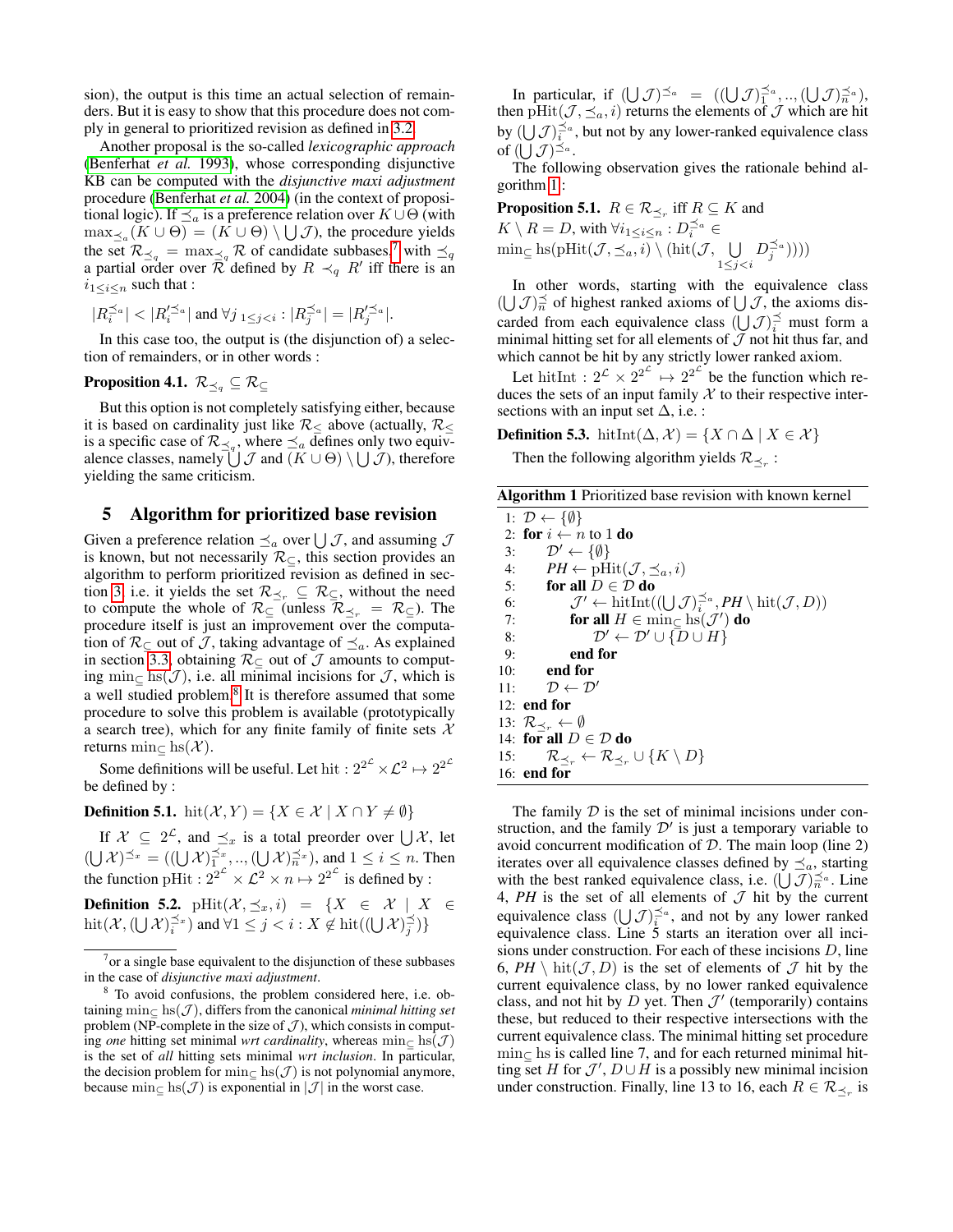obtained as the complement in  $K$  of some minimal incision  $D \in \mathcal{D}$ .

In the limit case where all equivalence classes hit distinct elements of  $\bigcup \mathcal{J}$ , i.e. where all  $\text{hit}(\mathcal{J}, (\bigcup \mathcal{J})_i^{\preceq a})$  are mutually disjoint for  $1 \leq i \leq n$  (note that  $n = 1$  is a particular subcase), computing  $\mathcal{R}_{\preceq_r}$  amounts to computing  $\mathcal{R}_{\subseteq}$ . But in other cases, computing  $\mathcal{R}_{\preceq_r}$  with algorithm [1](#page-4-3) is strictly less expensive than computing  $\mathcal{R}_{\subset}$ . To see this, consider the worst possible scenario, where all elements of  $\mathcal J$  are mutually disjoint, with  $m = |\mathcal J|$ , and for simplicity, let us assume that they all have the same cardinality  $k$ . Then  $|\mathcal{R}_{\subseteq}| = k^m$ . But if  $f_i = \max_{J \in \text{pHit}(\mathcal{J}, \preceq_a, i)} |J \cap (\bigcup \mathcal{J})_i^{\preceq_a}|$  and  $q_i = |\text{pHit}(\mathcal{J}, \preceq_a, i)|$ , then inside each equivalence class  $(\bigcup \mathcal{J})_i^{\preceq a}$ , the number of incisions to compute is at most  $(f_i)^{q_i}$ . Then by hypothesis, for some  $1 \leq j \leq l \leq n$ ,  $\mathrm{hit}(\mathcal{J}, (\bigcup \mathcal{J})^{\preceq a}_j)$  and  $\mathrm{hit}(\mathcal{J}, (\bigcup \mathcal{J})^{\preceq a}_l)$  overlap, therefore not only  $f_l < k$ , but more importantly,  $\sum_{i=1}^{n} q_i < m$ . Therefore the total number of minimal incisions computed during the execution is :

$$
|\mathcal{D}| \leq \prod_{i=1}^n (f_i)^{q_i} < \prod_{i=1}^n (k)^{q_i} = (k)^{\sum_{i=1}^n q_i} < k^m.
$$

An additional (exponential) gain may come line 6 from the fact that reducing the elements of  $\text{pHit}(\mathcal{J}, \preceq_a, i)$ hit $(\mathcal{J}, D)$  to their respective intersections with  $(\bigcup \mathcal{J})_i^{\preceq a}$ can also reduce their overall number. Finally, for each  $i$  from  $n$  to 1, the hitting set tree procedure is called once per hitting set computed thus far, i.e.  $|\mathcal{D}|$  times, which may turn out to be costly. Observing that the set  $PH \setminus \text{hit}(\mathcal{J}, D)$  may be identical for multiple  $D \in \mathcal{D}$ , a simple optimization consists in keeping track of the hitting sets computed for each D, which guarantees that the number of calls to the hitting set tree procedure line 7 is bounded by the smallest value between  $|\mathcal{D}|$  and  $2^{|\operatorname{hitInt}((\bigcup \mathcal{J})^{\preceq a}_{i}, PH)|}$ .

# <span id="page-5-0"></span>6 Obtaining a preference relation  $\preceq_a$  over axioms

In the previous sections, it has been assumed that a preference relation  $\preceq_a$  over the axioms of  $\bigcup \mathcal{J}$  (i.e. a ranking of these axioms) was available, and the efforts have been centered on the computation of  $R_{\leq r}$ , guided by this relation. This assumption is often made in works dealing with prioritized base revision, where  $\preceq_a$  is supposed to be obtained from external confidence scores for axioms, or from a manual review of these axioms. Syntactic criteria have also been proposed to define  $\preceq_a$ , for instance favoring TBox over ABox axioms (or the opposite), favoring axioms whose signatures contain elements with more syntactic occurrences within  $K \cup \Theta$ , or penalizing axioms based on some syntactic patterns (frequent modeling errors) . . . For consistent but incoherent KBs, [\(Kalyanpur](#page-7-15) *et al.* 2006) also used as a ranking criterion the number of consequences of a given syntactic form which would be necessarily lost if an axiom  $\phi$  was discarded. This section follows this last intuition, although it does not provide a specific  $\preceq_a$  (possible concrete preference relations are discussed in section [7\)](#page-6-0). Instead, it shows that if the kernel is known, for each uncertain axiom  $\phi \in \bigcup \mathcal{J}$ , two subbases of  $K \cup \Theta$  can be computed in polynomial time, which respectively reflect what retaining or discarding  $\phi$  necessarily implies.

The intuition is simple, and can be summarized with only two questions. Let  $\phi \in \bigcup \mathcal{J}$ , i.e.  $\phi$  is involved in the inconsistency of  $K \cup \Theta$  but is not part of  $\Theta$ , and is therefore a candidate for removal. The first question one may ask is, if  $\phi$  was retained, which part of the initial base  $K \cup \Theta$  would necessarily be retained with it. Let  $S_{\phi}$  be the set of all remainders which contain  $\phi$ , i.e. :

# **Definition 6.1.**  $\mathcal{S}_{\phi} = \{R \in \mathcal{R}_{\subseteq} \mid \phi \in R\} \cup \Theta$

Then the knowledge necessarily retained together with  $\phi$ can be conveniently represented by  $\bigcap \mathcal{S}_{\phi}$ . Whatever the selected remainders are, if they contain  $\phi$ , then the output of the process is guaranteed to be at least as strong as  $\bigcap \mathcal{S}_{\phi}$ . Or in other words, if one adheres to the assumption made throughout this article that all selected subbases should be maximal wrt to set-inclusion, and if additionally one would like to retain  $\phi$ , then  $\bigcap \mathcal{S}_{\phi}$  must be retained as well. In particular, some properties of  $\bigcap S_{\phi}$  considered as a theory (i.e.  $\text{Cn}(\bigcap \mathcal{S}_{\phi})$  may be exploited to obtain a score or ranking for  $\phi$ , setting a basis for a semantically grounded computation of  $\preceq_a$  (note that because all elements of  $\mathcal{S}_{\phi}$  are remainders, they are also consistent, so  $\bigcap S_{\phi}$  is consistent as well).

A first legitimate objection to this proposition can be made, which is intuitively that  $\bigcap_{\phi} S_{\phi}$  as a theory does not fully reflect the impact of  $\phi$  within  $K \cup \Theta$ . In particular, it misses consequences of some elements of  $S_{\phi}$ . Arguably, if all elements of  $S_{\phi}$  could be studied individually, this would provide a much more accurate understanding of the impact of  $\phi$ . But if all  $S_{\phi}$  were known for all  $\phi$ , then the whole remainder set would be known as well, and it was assumed in section [3.3](#page-2-5) that this is not necessarily the case. And even if the whole remainder was known, evaluating all remainders independently as theories can be simply prohibitive : if  $n = |\bigcup \mathcal{J}|$ , there are at most  $\binom{n}{\lceil \frac{n}{2} \rceil}$  of them, whereas there is obviously just one  $\bigcap S_{\phi}$  for each  $\phi$ , i.e. *n* of them. Actually, if the complete remainder set could be computed, and if its cardinality was reasonable as well, there would be reason to perform prioritized base revision in the first place. So  $\bigcap_{\phi} S_{\phi}$  should be viewed as a convenient computational compromise, altogether semantically motivated and easy to obtain if  $J$  is already known, as will be shown below.

A case could also be made for considering the disjunctive KB  $\bigvee \mathcal{S}_{\phi}$  (defined in section [3.1\)](#page-1-3) instead of  $\bigcap \mathcal{S}_{\phi}$  for this purpose. Arguably,  $\bigvee S_{\phi}$  is a better representation of the knowledge being retained together with  $\phi$ . But because disjunctive KBs cannot be natively represented in most DLs,  $\bigvee \mathcal{S}_{\phi}$  must be manipulated as a family of KBs, namely  $\mathcal{S}_{\phi}$ (and the corresponding theory is set to be  $\bigcap$  $\Delta \!\in\!\mathcal{S}_\phi$  $\operatorname{Cn}(\Delta)$ ),

which leads back to the previous objection.

A second base can also be computed to answer a second dual question, which is what part of the input KB would necessarily remain if  $\phi$  was discarded. This base is  $\bigcap \mathcal{S}_{\setminus \phi}$ , with  $S_{\setminus \phi}$  defined by :

**Definition 6.2.**  $\mathcal{S}_{\setminus \phi} = \{ R \in \mathcal{R}_{\subseteq} \mid \phi \notin R \} \cup \Theta$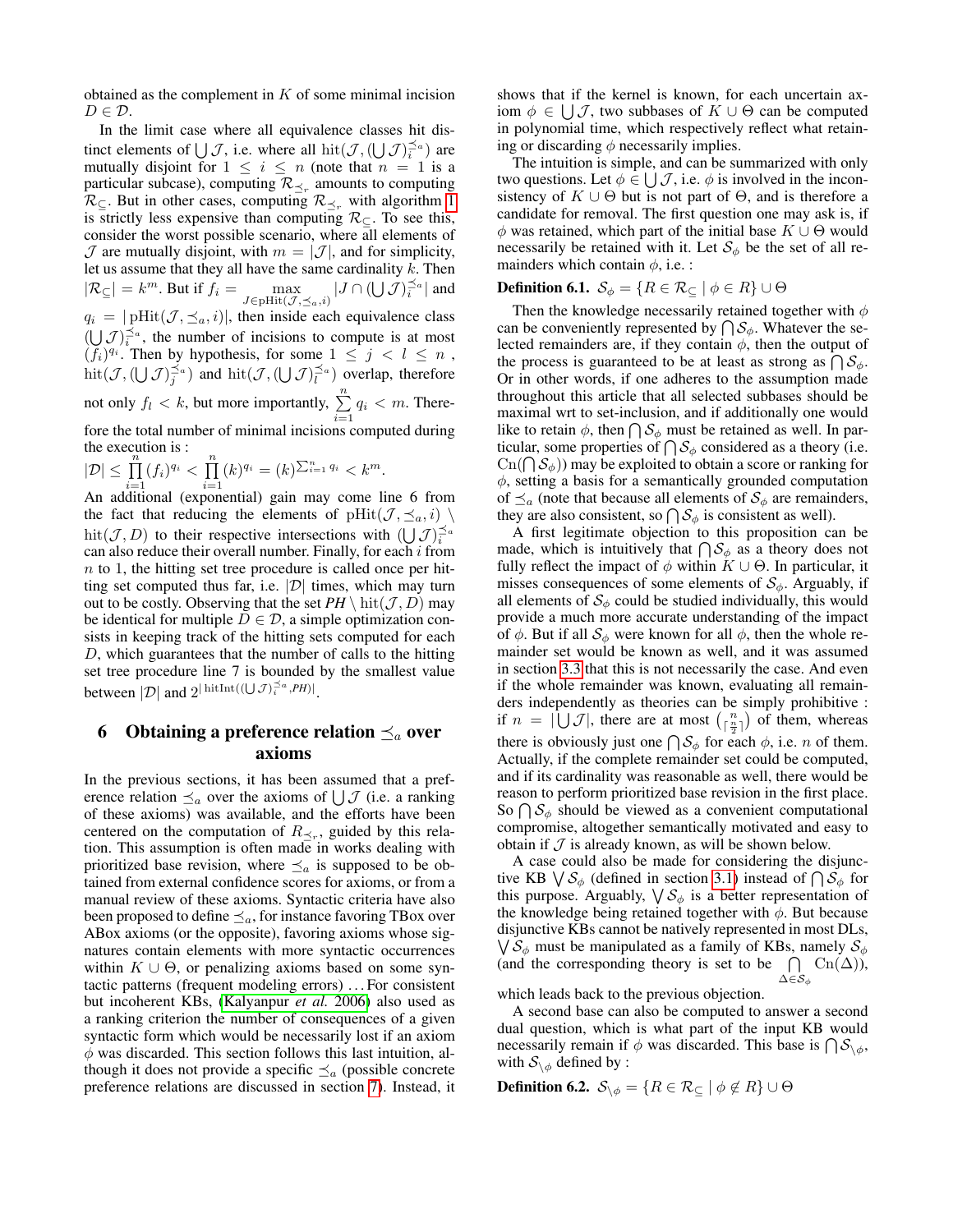This gives two KBs  $\bigcap \mathcal{S}_{\phi}$  and  $\bigcap \mathcal{S}_{\setminus \phi}$  for each uncertain axiom  $\phi \in \bigcup \mathcal{J}$ , i.e.  $2 \times |\bigcup \mathcal{J}|$  KBs in total, which can serve as a basis to evaluate the axioms of  $\bigcup \mathcal{J}$ , and eventually compute the preference relation  $\preceq_a$ .

If  $\mathcal{R}_\subseteq$  is known, obtaining  $\bigcap \mathcal{S}_\phi$  and  $\bigcap \mathcal{S}_{\setminus \phi}$  is trivial from their definitions. But a more interesting observation is that even if only  $\mathcal J$  is known, and not  $\mathcal R_{\subseteq}$ , then the intersections  $\bigcap S_{\phi}$  and  $\bigcap S_{\setminus \phi}$  can still be obtained in time polynomial in the size of J, without the need to compute  $S_{\phi}$  and  $S_{\backslash \phi}$ .

A few additional definitions are useful.  $K<sub>s</sub>$  will designate the "safe" part of  $K$ , i.e. the axioms of  $K$  which are not involved in the inconsistency of  $K \cup \Theta$ , or equivalently, which do not appear in any element of  $\mathcal{J}$ .

## Definition 6.3.  $K_s = K \setminus \bigcup \mathcal{J}$

Finally, given a family of sets  $X$ , and two elements  $x_1$  and  $x_2$ , the function hitDiff :  $2^{2^L} \times L \times L \mapsto 2^{2^L}$  returns the elements of  $X$  to which  $x_1$  belongs, but not  $x_2$ , i.e. :

**Definition 6.4.** hitDiff $(\mathcal{X}, x_1, x_2)$  = hit $(\mathcal{X}, \{x_1\})$ hit $(\mathcal{X}, \{x_2\})$ 

Then the two following equalities give two straightforward procedures to compute  $\bigcap \mathcal{S}_{\phi}$  and  $\bigcap \mathcal{S}_{\setminus \phi}$  for each  $\phi \in \bigcup \mathcal{J}$ , provided  $\mathcal J$  is known :<sup>[9](#page-6-1)</sup>

**Proposition 6.1.** Let  $\phi \in \bigcup \mathcal{J}$ . If  $\{\phi\} \cup \Theta \vdash \bot$ , then  $\bigcap \mathcal{S}_{\phi} = \emptyset$ . Otherwise,  $\bigcap \mathcal{S}_\phi = K_s \cup \{\phi\} \cup \Theta \cup$  $\{\psi \in \bigcup \mathcal{J} \setminus \bigcup \text{hit}(\mathcal{J}, \{\phi\})\}$  $\forall J_1 \in \text{hit}(\mathcal{J}, \{\psi\}), \exists J_2 \in \text{hit}(\mathcal{J}, \{\phi\}) : J_2 \setminus \{\phi\} \subseteq J_1\}$ 

The first precaution is just a limit case, where no remainder contains  $\phi$ . Otherwise, trivially,  $K_s \cup \{\phi\} \cup \Theta \subseteq \bigcap S_{\phi}$ . Then given any other  $\psi \in \bigcup \mathcal{J}$  which does not appear in an element of  $\mathcal J$  hit by  $\{\phi\}$ , in order to decide whether  $\psi \in \bigcap \mathcal{S}_{\phi}$ , it is sufficient to check for each element  $J_1$  of  $\mathcal J$ which contains  $\psi$  if there is another element  $J_2$  of  $\mathcal J$  which contains  $\phi$ , and such that  $J_2 \setminus \{\phi\} \subseteq J_1$ . Such a verification remains polynomial in  $|\mathcal{J}|$ .

**Proposition 6.2.** Let  $\phi \in \bigcup \mathcal{J}$ . Then  $\bigcap \mathcal{S}_{\setminus \phi} = K_s \cup \Theta \cup \{ \psi \in ((\bigcup \mathcal{J}) \setminus \{\phi\}) \mid$ if hitDiff( $\mathcal{J}, \psi, \phi$ )  $\neq \emptyset$  and hitDiff( $\mathcal{J}, \phi, \psi$ )  $\neq \emptyset$ , then  $\forall J_1 \in \text{hitDiff}(\mathcal{J}, \psi, \phi), \forall J_2 \in \text{hitDiff}(\mathcal{J}, \phi, \psi)$ :  $((J_1 \cup J_2) \setminus {\phi, \psi}) \cup \Theta \vdash \bot$ 

Again, trivially,  $K_s \cup \Theta \subseteq \bigcap S_{\setminus \phi}$ . Then any  $\psi \neq \phi$  such that  $\psi \in \bigcup \mathcal{J}$  and either  $\mathrm{hit}(\mathcal{J}, \{\phi\}) \subseteq \mathrm{hit}(\mathcal{J}, \{\psi\})$  or  $\text{hit}(\mathcal{J}, \{\psi\}) \subseteq \text{hit}(\mathcal{J}, \{\phi\})$  will be retained as well. Otherwise, for  $\psi$  to be retained, for each element  $J_1$  only hit by  $\{\psi\}$ , for each element  $J_2$  only hit by  $\{\phi\}$ ,  $((J_1 \cup J_2) \setminus$  $\{\phi, \psi\}$   $\cup \Theta$   $\vdash \bot$  must hold. This very last condition may suggest a consistency check, but it is actually not required. Because  $J$  is known, it is sufficient instead to check whether there is a  $J_3 \in \mathcal{J}$  such that  $J_3 \subseteq ((J_1 \cup J_2) \setminus \{\phi, \psi\})$ .

### 7 Applications

<span id="page-6-0"></span>As explained in the previous section, this article does not define a unique preference relation  $\preceq_a$  over the set  $\bigcup \mathcal{J}$  of

potentially undesired axioms, but instead provides a way to compute two bases  $\bigcap \mathcal{S}_{\phi}$  and  $\bigcap \mathcal{S}_{\setminus \phi}$  for each  $\phi$ , which respectively reflect the impact of retaining or discarding  $\phi$ . A wide array of existing strategies to evaluate the quality of a KB on a semantic basis can then be used to evaluate  $\bigcap \mathcal{S}_{\phi}$ and  $\bigcap_{\phi} S_{\setminus \phi}$ , and rank all  $\phi \in \bigcup_{\mathcal{J}}$  accordingly. This section only lists a few of them.

From an engineering perspective, a traditional approach to evaluate a knowledge base is through requirements or so-called *competency questions* [\(Pinto and Martins 2004\)](#page-7-21), which can generally be viewed as a set  $\Psi$  of statements the KB should entail (or sometimes not entail) for a given application. Let us assume that a base debugging algorithm, whichever it is (for instance the one proposed in section [5\)](#page-4-0), produces as an output some selection of remainders (or their intersection, or their disjunction). And let  $\Psi_{\phi}^{+} =$  $\Psi \cap \text{Cn}(\bigcap \mathcal{S}_{\phi})$ . Then  $\psi \in \Psi_{\phi}^+$  iff  $\psi$  is guaranteed to be a consequence of any output KB containing  $\phi$ . In other words, if  $\phi$  is retained, then the requirements in  $\Psi^+_{\phi}$  will all necessarily be met, and there is no other requirement in  $\Psi$  for which this is guaranteed. Similarly, if  $\Psi_{\phi}^{-} = \Psi \cap \text{Cn}(\bigcap \mathcal{S}_{\setminus \phi})$ , then  $\psi \in \Psi_{\phi}^-$  iff  $\psi$  is guaranteed to be entailed by any output KB which does not contain  $\phi$ . So  $\preceq_a$  may be computed on this simple basis, depending on the importance given to the respective requirements in  $\Psi$ . The main limitation here is that it cannot be guaranteed that some requirement  $\psi$  will *not* be met if  $\phi$  is retained (resp. discarded).

As an alternative, the evaluation of  $\bigcap \mathcal{S}_{\phi}$  (resp.  $\bigcap \mathcal{S}_{\setminus \phi}$ ) may be based on the complete derivation of some syntactically defined subset of  $\operatorname{Cn}(\bigcap \mathcal{S}_{\phi})$  (resp.  $\operatorname{Cn}(\bigcap \mathcal{S}_{\setminus \phi})$ ). This has been experimented by [\(Kalyanpur](#page-7-15) *et al.* 2006; Cóbe *et al.* 2013) or [\(Corman](#page-7-22) *et al.* 2015a).

But more theoretically motivated approaches are conceivable as well. In particular, model-theoretic distances used for belief set revision (Qi *et al.* [2006;](#page-7-8) [Qi and Du 2009\)](#page-7-4) or update (Liu *et al.* [2006\)](#page-7-23) may be used here to obtain  $\leq_a$ , considering for each  $\phi \in \bigcup \mathcal{J}$  the distance between the set of models of K and the set of models of  $\bigcap \mathcal{S}_{\phi}$  (resp.  $\bigcap \mathcal{S}_{\setminus \phi}$ ).

## 8 Conclusion

This article investigates the applicability of prioritized base revision/debugging in Description Logics, requiring that the output be a selection of base remainders, and that this selection be independent from the cardinality of these remainders. It is shown that propositions made in the literature do not satisfy both these requirements, and an effective algorithm for this task is provided, assuming the kernel is known.

The second main contribution concerns the prior computation of a preference relation  $\preceq_a$  over the axioms of the input base, which is necessary for prioritized base revision/debugging. Assuming once again that the kernel is known, it is shown that for each candidate axiom  $\phi$  for removal, two bases  $\bigcap \mathcal{S}_{\phi}$  and  $\bigcap \mathcal{S}_{\setminus \phi}$  can immediately be obtained, which respectively represent what part of the initial knowledge will necessarily be preserved if  $\phi$  is retained or discarded, allowing the computation of  $\preceq_a$  on a semantic basis, thus offering a good compromise between computational and more theoretical requirements.

<span id="page-6-1"></span><sup>&</sup>lt;sup>9</sup>Again, all proofs are available at the abovementioned url.